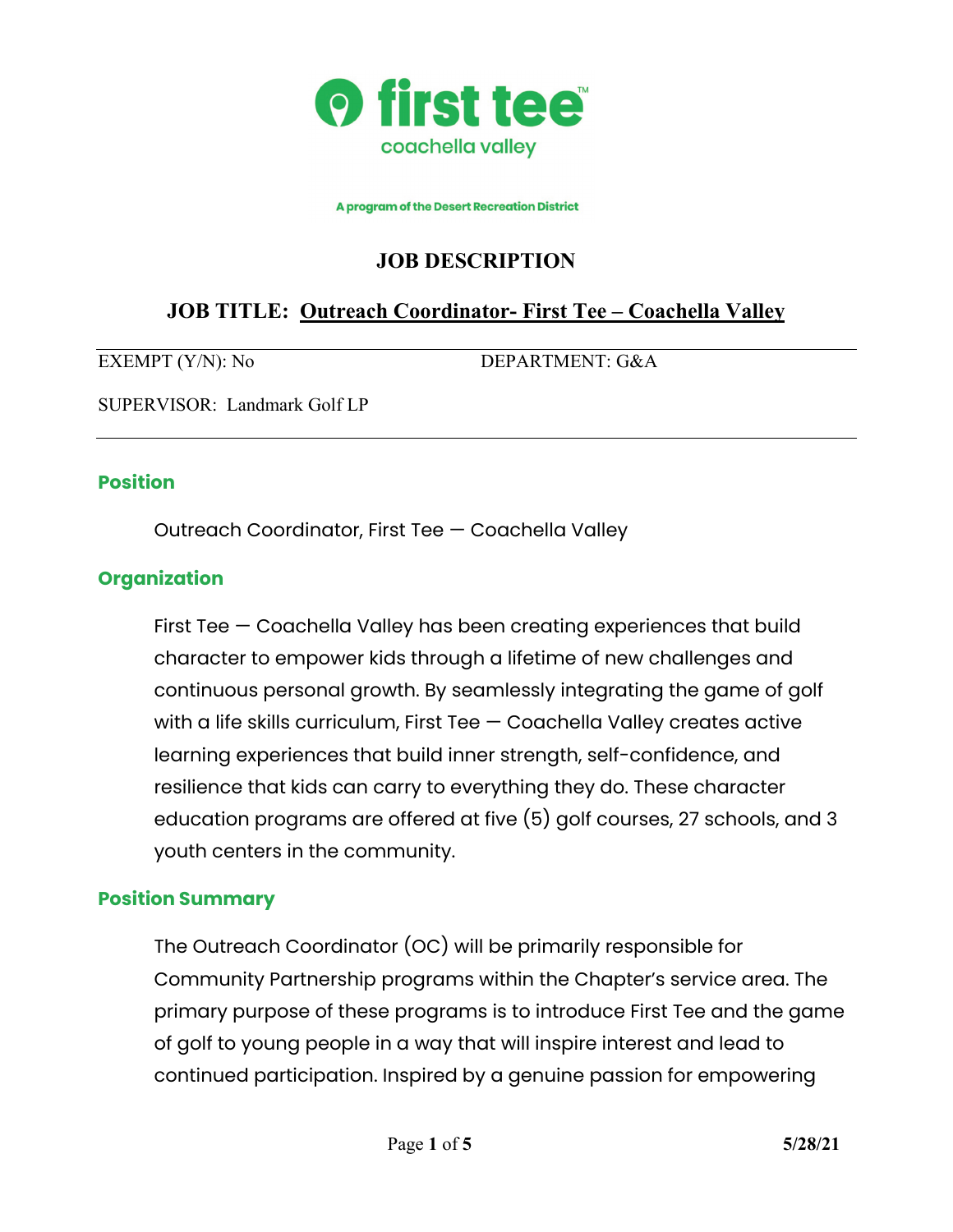and helping youth succeed in life, s/he will work diligently to promote and expand the efforts of the organization.

The OC will report to the Executive Director but will also receive direction and supervision from the Program Director.

The OC will be a highly visible member of the community, representing First Tee — Coachella Valley throughout the service area. S/he will embody the First Tee's strong commitment to its youth and will promote the organization throughout the community.

*Key Criteria for success of the role include:*

- Partnering effectively with staff to build on the success of the program to continually innovate and improve outcomes for youth.
- Ensuring program effectiveness through evaluation of quantitative and qualitative program analytics.
- Expand and scale First Tee's programming in additional high priority, at risk neighborhoods.

## **Responsibilities**

Program Scheduling:

- Work with school districts and community partner organizations and assist in coordinating registration, schedules, transportation, transition opportunities, submission of youth served and lesson plans for clinics, trainings, and programs.
- Create and implement off-season and supplemental programs.
- Satisfy equipment needs for the programs.
- Assist in the development/selection of training aids and materials.

Management/ Administration:

• Work with Executive Director to assist in developing, implement, and updating program policies and procedures.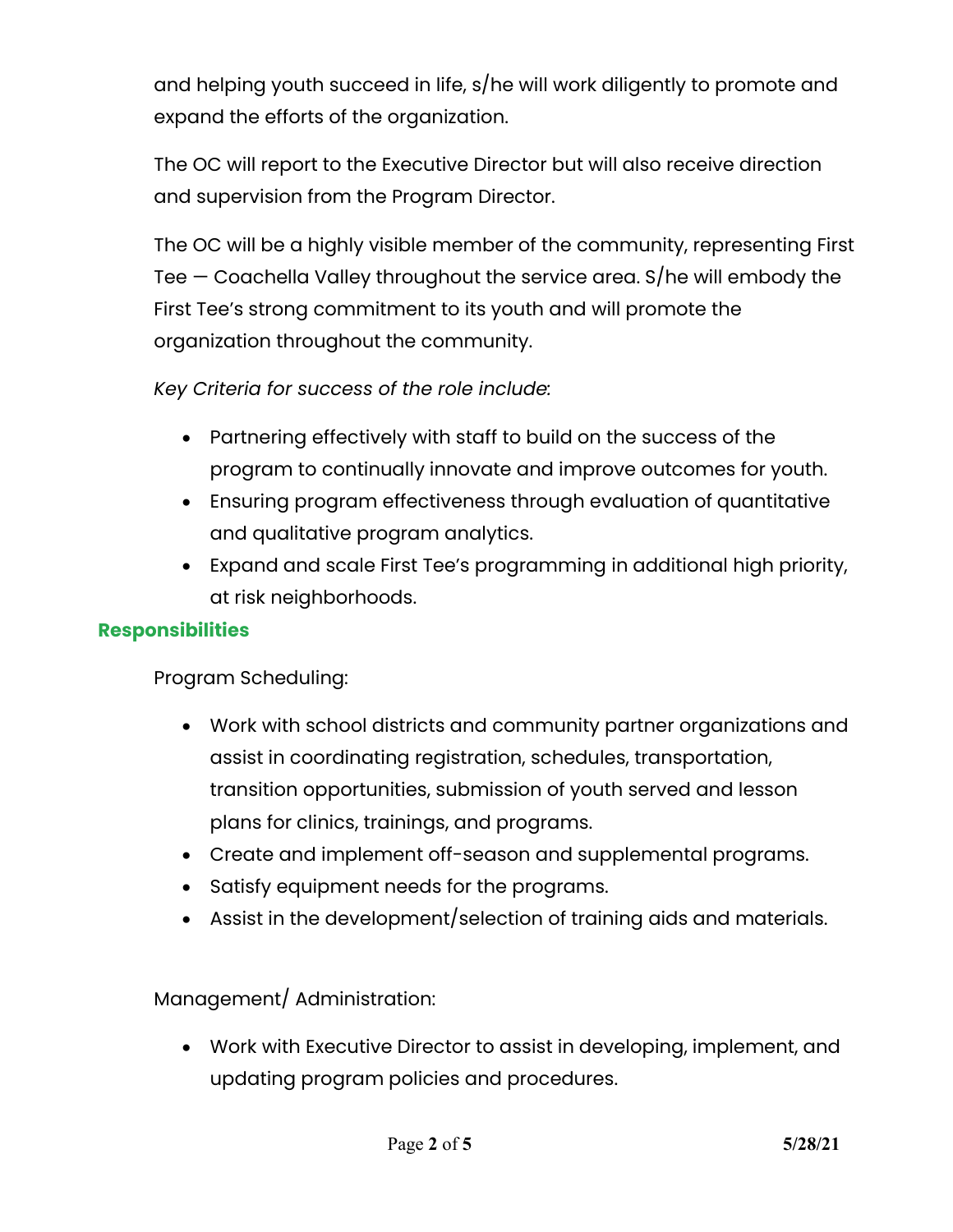- Assist in developing and adhering to the program & operating budget.
- Report program metrics, operations data, and pertinent program data to the Program Director and Executive Director as well as track data in Chapter's Salesforce records.

Volunteers and Coaches:

- Assist Program Director to ensure sufficient adult mentors are available for First Tee School and Community Programs
- Assist Executive Director in implementation of Chapter Risk Management Policies and Procedures including ensuring compliance with First Tee's Safe Sport Policy
- Assist Executive Director in the implementation local coach training opportunities.
- Ensure sufficient volunteers are available for Community Partnerships programs, special events, and/or clinics.
- Work with community partners and school districts to recruit and train program staff to assist with and lead classes.

Community/ Network Outreach:

- Participate as directed in special events.
- Communicate with and submit documentation as required to First Tee Headquarters through the Program Director and Executive **Director**
- Network with staff at other chapters and exchange best practice ideas
- Develop and maintain partnerships with schools and other youth serving organizations.
- Develop transition opportunities for outreach programs including First Tee School Program

*Other duties as assigned by the Program Director or Executive Director.*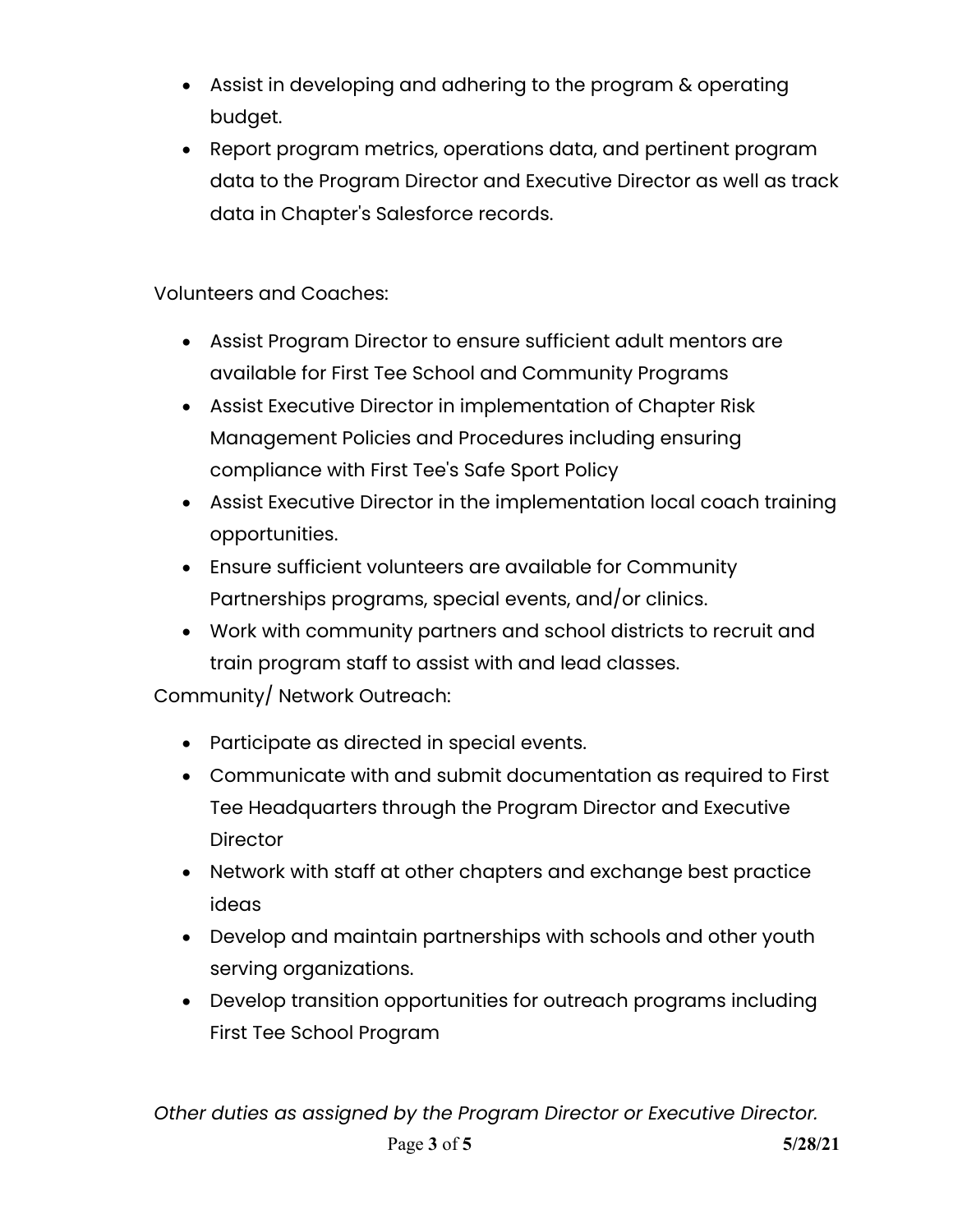## **Qualifications**

- Commitment and passion for the mission and purpose of First Tee Coachella Valley
- Adherence to the standards of conduct and involvement established by First Tee.
- Exceptional communication, interpersonal relations, and organizational skills
- Charismatic, personable, and motivational in working with youth and volunteers.
- Ability to travel to meet with partner organizations, schools, trainings, chapter, and Network events as required and manage a flexible work schedule.
- Working knowledge of the game of golf with the ability to coach
- Experience in identifying and working with program staff and volunteers.
- Exceptional time management skills and ability to multi-task
- Preferred: First Tee Coach and/or completion of any level of First Tee Coach training

#### **To Apply**

Please submit a cover letter detailing your experience related to the Responsibilities & Qualifications, along with your resume to teal@ftcv.org Closing date for this position is  $6/20/22$ . First Tee  $-$  Coachella Valley has the right to accelerate or extend the closing date of this position at any

time.

## **Salary Range and Job Type**

Compensation will be commensurate with experience.

Full Time